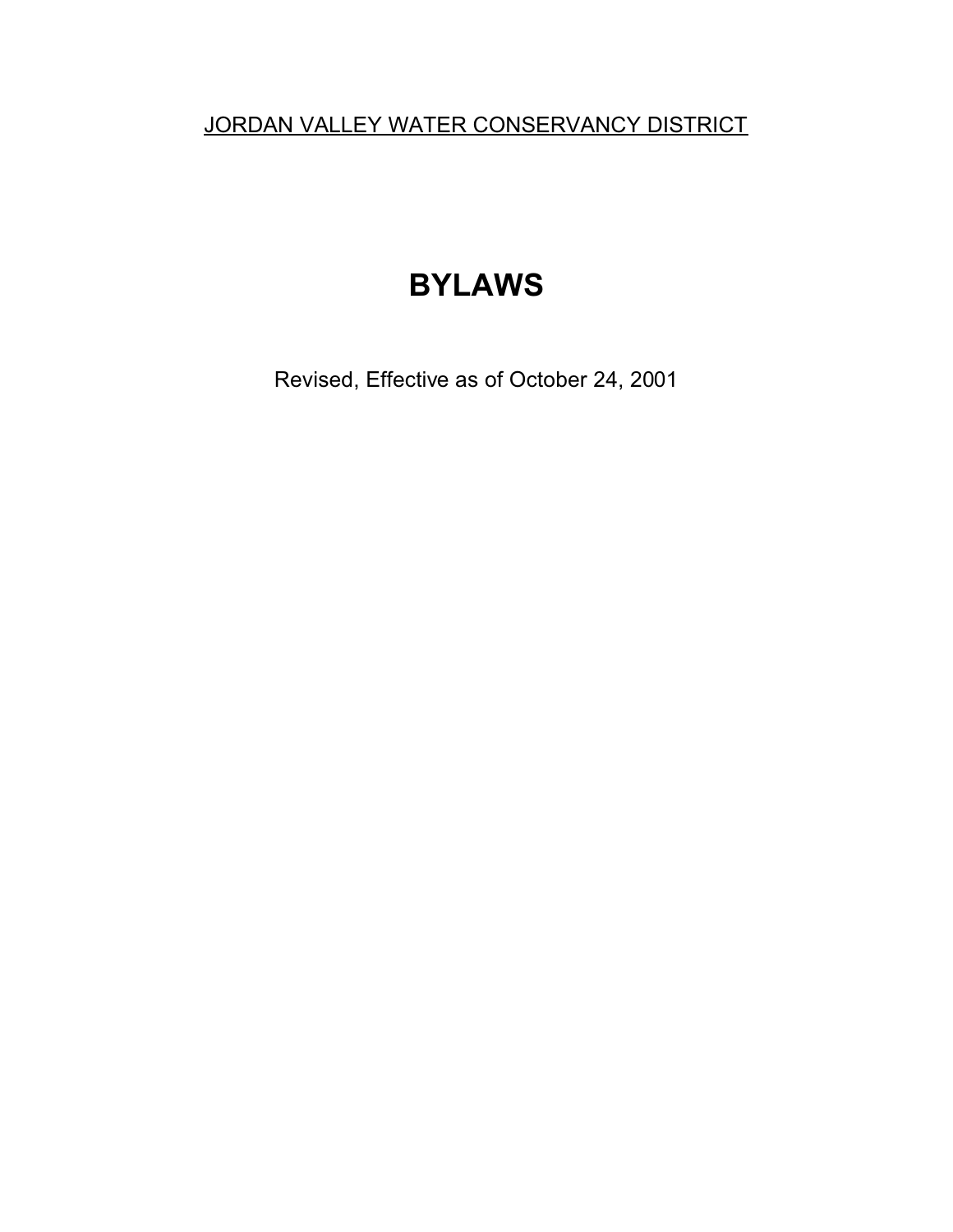## JORDAN VALLEY WATER CONSERVANCY DISTRICT

## BYLAWS TABLE OF CONTENTS

| 1.1<br>1.2<br>1.3                             |  |  |
|-----------------------------------------------|--|--|
|                                               |  |  |
| 2.1<br>2.2<br>2.3<br>2.4<br>2.5<br>2.6<br>2.7 |  |  |
|                                               |  |  |
| 3.1<br>3.2<br>3.3<br>3.4<br>3.5               |  |  |
|                                               |  |  |
| 4.1                                           |  |  |
|                                               |  |  |
| 5.1                                           |  |  |
|                                               |  |  |
| 6.1                                           |  |  |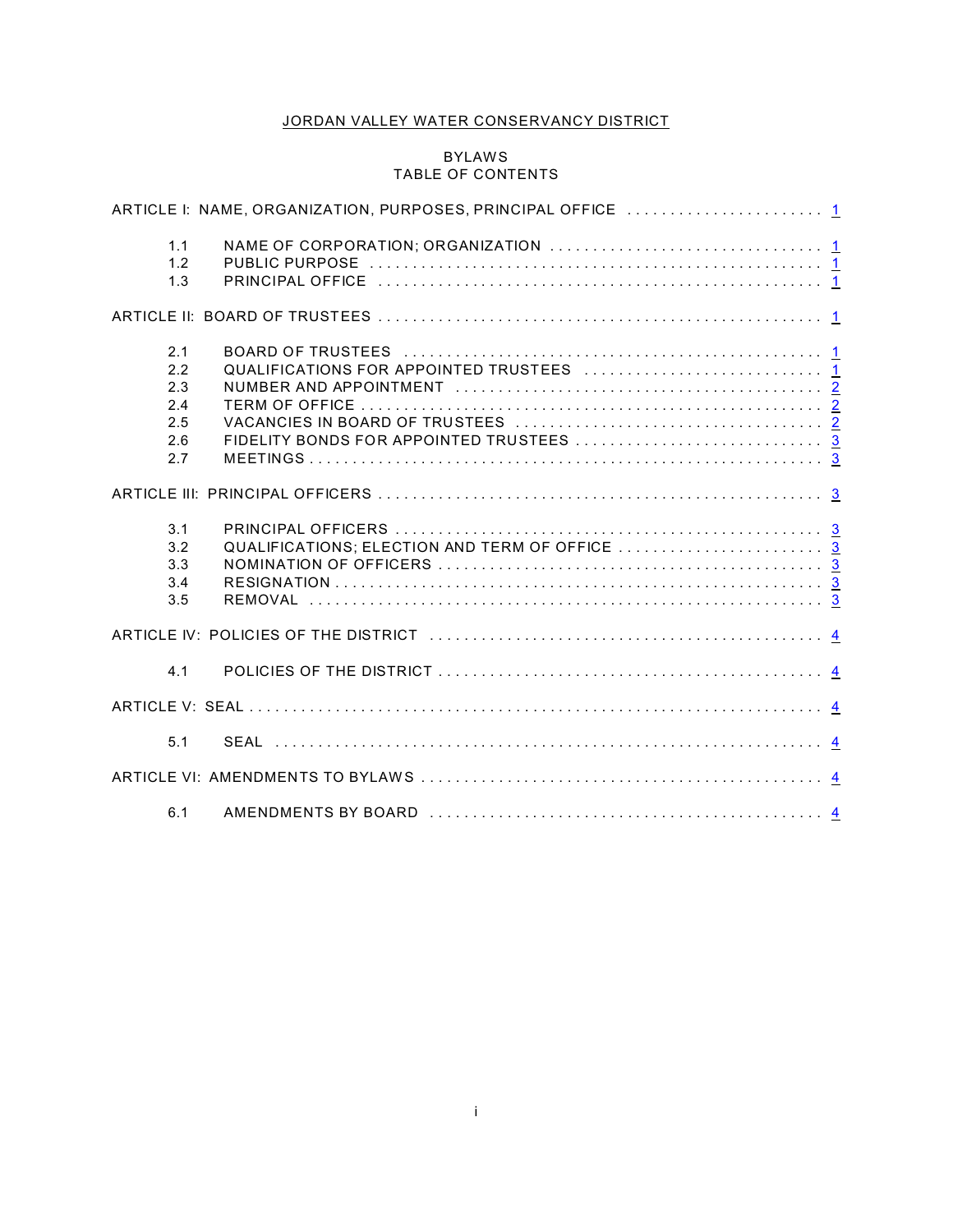## <span id="page-2-0"></span>ARTICLE I: NAME, ORGANIZATION, PURPOSES, PRINCIPAL OFFICE

## <span id="page-2-1"></span>1.1 NAME OF CORPORATION; ORGANIZATION

- 1.1.1 Name. The name of this water conservancy district is the "Jordan Valley W ater Conservancy District" (hereafter "District").
- 1.1.2 Organization. The District was organized on September 14, 1951, by court decree in Civil No. 510092340 in the Third Judicial District Court, State of Utah, pursuant to the provisions of the Utah W ater Conservancy Act, Utah Code Ann. (1953) §§ 17A-2-1401 et seq., as amended.
- 1.1.3 Nature of District. The District is a political subdivision of the State of Utah and a body corporate with all the powers of a public or municipal corporation.

#### <span id="page-2-2"></span>1.2 PUBLIC PURPOSE

The purpose of the District includes: to provide for the development and conservation of water for the greatest beneficial use of water within its legal boundaries; to exercise all powers conferred upon such districts by law, including the power to contract with the United States of America, the Secretary of Interior thereof, or any other officer or agency of the United States of America, or of the State of Utah, under any acts that may hereafter be enacted relating to any of the purposes for which the District is organized, established and incorporated; to conserve, develop, and stabilize supplies of water for domestic, irrigation, power, manufacturing, municipal and other beneficial uses; to make adequate amounts of domestic waters available to the inhabitants of both the incorporated and unincorporated areas included within the District at a reasonable cost and in a reasonable manner of delivery.

## <span id="page-2-3"></span>1.3 PRINCIPAL OFFICE

The District's office and principal place of business shall be located at 8215 South 1300 W est, W est Jordan, Utah, until changed pursuant to Board action.

#### <span id="page-2-4"></span>ARTICLE II: BOARD OF TRUSTEES

#### <span id="page-2-5"></span>2.1 BOARD OF TRUSTEES

The District shall be governed by a Board of Trustees (the "Board") which shall manage and conduct the business and affairs of the District and shall determine all questions of District policy. All powers of the District are exercised through the Board.

## <span id="page-2-6"></span>2.2 QUALIFICATIONS FOR APPOINTED TRUSTEES

- 2.2.1 Before entering upon his<sup>1</sup> official duties, each trustee shall be a resident of the division he represents.
- 2.2.2 Oath of Office. Before entering upon the duties of office, each Board member shall take and subscribe to the following oath or affirm ation: "I do solem nly swear (or affirm) that I will support, obey and defend the Constitution of the United States and the Constitution of this

 $^{\mathsf{1}}$ The male pronouns "he," "him," "his," and "himself," when used in the Bylaws and the District's Policy Manual, include the corresponding fem ale pronouns.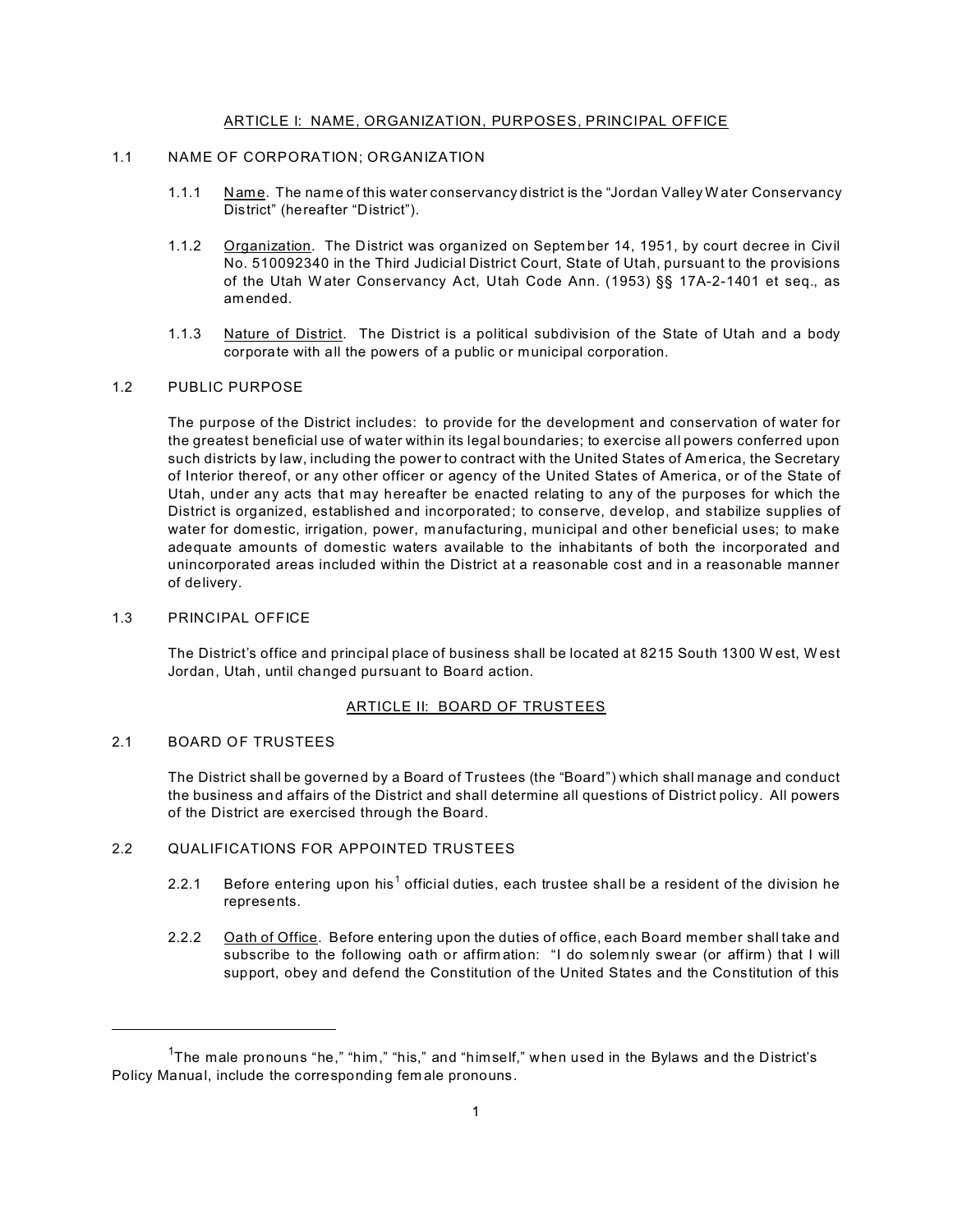State, and that I will discharge the duties of my office with fidelity." The failure of a Board member to take the oath does not invalidate any official act of that member.

#### <span id="page-3-0"></span>2.3 NUMBER AND APPOINTMENT

- 2.3.1 Authorized Number. The Board shall consist of not more than eleven persons. This authorized number shall change as the authorized number is changed by the Legislature.
- 2.3.2 Actual Number. The actual number of trustees and the representation and vote of each trustee shall be established by the court in the decree creating the District, as such decree may be subsequently amended. The actual number of trustees presently established by the court is eight.
- 2.3.3 Appointments. Each trustee shall be appointed from a division of the District as such divisions shall from time to time be established by the court. Trustees shall be appointed by the Governor of the State of Utah, with the advice and consent of the Utah State Senate, from nom inees submitted as follows:
	- A. In a division comprised solely of incorporated cities, each city within the division shall submit two nominees per trustee;
	- B. In all other divisions, the legislative body of the county in which the division is located and which is entitled to representation shall submit three nominees per trustee. If a trustee represents a division situated in more than one county, the legislative bodies of those counties in which the division is located shall collectively compile the list of three nominees.

## <span id="page-3-1"></span>2.4 TERM OF OFFICE

- 2.4.1 The term of each mem ber of the Board shall begin at noon on the first Monday of January following the member's election or appointment.
- 2.4.2 The term of each member of the Board shall be four years, except that the term of approximately half the Board mem bers shall expire every two years.
- 2.4.3 Each Board member shall serve until a successor is duly elected or appointed and qualified, unless the mem ber earlier is removed from office or resigns or otherwise leaves office.
- 2.4.4 A Board mem ber is not limited in the number of terms the mem ber may serve.

## <span id="page-3-2"></span>2.5 VACANCIES IN BOARD OF TRUSTEES

- 2.5.1 Events Creating Vacancies. A vacancy in a trustee's term of office shall be deemed to exist in the case of death, resignation, disqualification of the trustee, or if a trustee has been declared of unsound mind by order of a court, or if a trustee has been convicted of a felony.
- 2.5.2 Notice. Upon vacancy in the office of trustee, and at least 90 days before expiration of a trustee's term, the secretary of the Board shall (i) give written notice to the nominating entities and to the Governor; and (ii) pursuant to the requirements of the Utah Water Conservancy Act, publish notice in a newspaper having general circulation.
- 2.5.3 Filling Vacancies on Board. All vacancies or term expirations which may occur on the Board shall be filled in accordance with the provisions of Section 2.3.3 hereof. A trustee appointed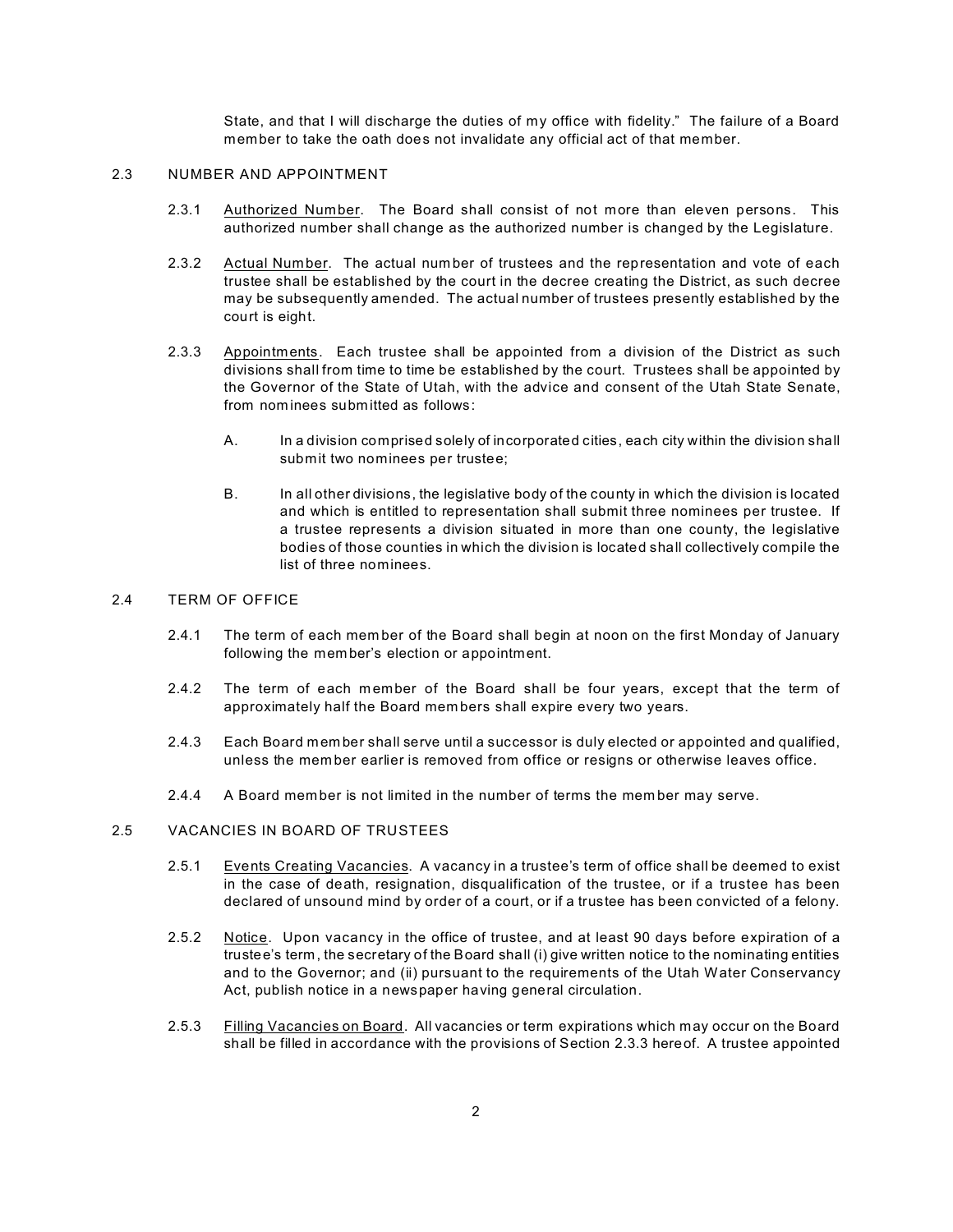to fill a vacancy in a trustee's term of office shall only serve the unexpired portion of the term of the trustee replaced.

#### <span id="page-4-0"></span>2.6 FIDELITY BONDS FOR APPOINTED TRUSTEES

Each m ember of the Board shall give a corporate surety bond, at the expense of the District, in the amount and with sureties prescribed by the Board, conditioned upon the faithful performance of his respective duties.

#### <span id="page-4-1"></span>2.7 MEETINGS

The Board of Trustees shall hold an annual meeting each year, and the Board shall also hold meetings at least quarterly, or as more frequently as the Board m ay determine. The Annual Meeting of the Board shall be held on the date and hour of its regularly scheduled meeting in August.

### <span id="page-4-2"></span>ARTICLE III: PRINCIPAL OFFICERS

#### <span id="page-4-3"></span>3.1 PRINCIPAL OFFICERS

The principal officers of the District shall consist of a Chair of the Board, a Vice Chair of the Board, a Secretary, a Treasurer, and such other officers as the Board shall from time to time establish.

### <span id="page-4-4"></span>3.2 QUALIFICATIONS; ELECTION AND TERM OF OFFICE

- 3.2.1 Election. At the Annual Meeting, the Board shall choose one of its members as Chair of the Board, and shall choose another of its mem bers as Vice Chair of the Board. The Board shall also elect a Secretary of the Board and of the District, who may or may not be a mem ber of the Board. The Secretary shall also serve as Treasurer of the District, unless a Treasurer is otherwise provided for by the Board. The Board shall also elect a Finance Committee Chair and a Conservation Committee Chair.
- 3.2.2 Term. The officers shall serve until the next Annual Meeting.

#### <span id="page-4-5"></span>3.3 NOMINATION OF OFFICERS

Nominations from the floor shall be made at the Annual Meeting.

#### <span id="page-4-6"></span>3.4 RESIGNATION

Any officer may resign at any time by giving verbal or written notice to the Board or to the Secretary of the District. Any resignation shall take effect upon receipt of such notice or at any later time specified therein. Unless otherwise specified in the notice, acceptance of the resignation shall not be necessary to make it effective.

## <span id="page-4-7"></span>3.5 REMOVAL

Any officer elected by the Board may be removed by a majority vote of the Board whenever in its judgment the best interests of the District would be served.